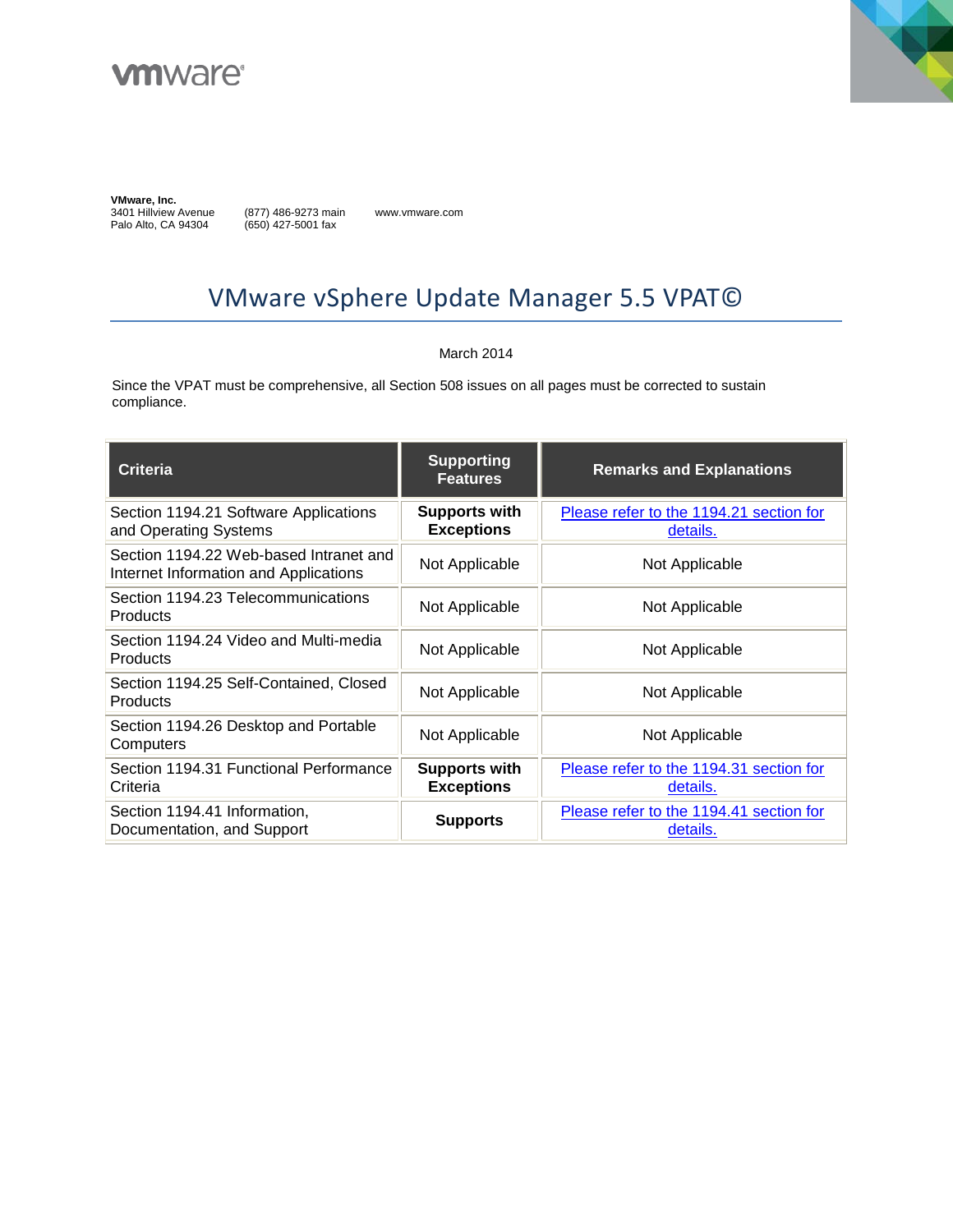## **Support Levels**

| <b>Support Level</b>                                                | <b>Description</b>                                                                                                                                                                                                                                                                                       |
|---------------------------------------------------------------------|----------------------------------------------------------------------------------------------------------------------------------------------------------------------------------------------------------------------------------------------------------------------------------------------------------|
| <b>Supports</b>                                                     | The product fully meets the letter and intent of the<br>Criteria.                                                                                                                                                                                                                                        |
| <b>Supports with Exceptions/Minor</b><br><b>Exceptions</b>          | The product does not fully meet the letter and intent of the<br>Criteria, but provides some level of access relative to the<br>Criteria.                                                                                                                                                                 |
| <b>Supports through Equivalent Facilitation</b>                     | The accessibility tester identified an alternate way to meet<br>the intent of the Criteria or the product does not fully meet<br>the intent of the Criteria.                                                                                                                                             |
| Supports when combined with<br><b>Compatible AT</b>                 | The product fully meets the letter and intent of the Criteria<br>when used in combination with Compatible Assistive<br>Technology (AT). For example, many software programs<br>can provide speech output when combined with a<br>compatible screen reader, commonly used AT for people<br>who are blind. |
| <b>Does Not Support</b>                                             | The product does not meet the letter or intent of the<br>Criteria.                                                                                                                                                                                                                                       |
| <b>Not Applicable</b>                                               | The Criteria does not apply to the specific product.                                                                                                                                                                                                                                                     |
| Not Applicable - Fundamental Alteration<br><b>Exception Applies</b> | A Fundamental Alteration of the product would be<br>required to meet the Criteria (see the access board's<br>standards for the definition of "fundamental alteration").                                                                                                                                  |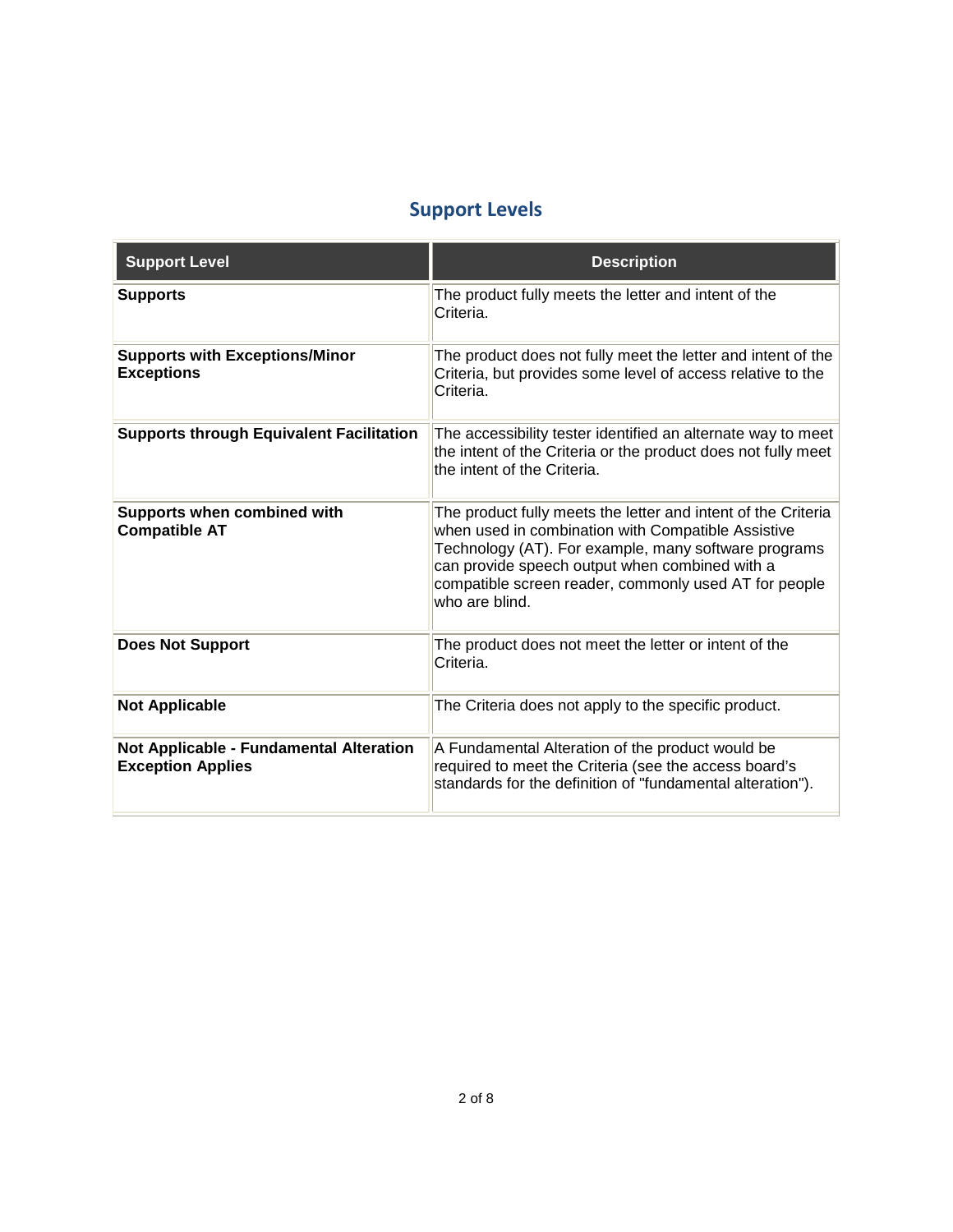|  | § 1194.21 Software Applications and Operating Systems |  |
|--|-------------------------------------------------------|--|
|  |                                                       |  |

<span id="page-2-0"></span>

| <b>Criteria</b>                                                                                                                                                                                                                                                                                                                                                                                                                                                                                                                                                                                   | <b>Support Level</b>                      | <b>Remarks and Explanations</b>                                                                                                                                                                                                                                                                                                                                                                                                                                                          |
|---------------------------------------------------------------------------------------------------------------------------------------------------------------------------------------------------------------------------------------------------------------------------------------------------------------------------------------------------------------------------------------------------------------------------------------------------------------------------------------------------------------------------------------------------------------------------------------------------|-------------------------------------------|------------------------------------------------------------------------------------------------------------------------------------------------------------------------------------------------------------------------------------------------------------------------------------------------------------------------------------------------------------------------------------------------------------------------------------------------------------------------------------------|
| (a) When software is designed to<br>run on a system that has a<br>keyboard, product functions shall<br>be executable from a keyboard<br>where the function itself or the<br>result of performing a function can<br>be discerned textually.                                                                                                                                                                                                                                                                                                                                                        | <b>Supports with</b><br><b>Exceptions</b> | vSphere Update Manager 5.5<br>provides keyboard access to all<br>screens and all functions.<br>However, keyboard access to list<br>and table views, particularly those<br>with many rows and columns, is<br>inefficient. Each cell in the table is<br>included as a tab stop, which<br>makes it cumbersome to move<br>beyond the control as a whole.<br>Users must utilize a combination of<br>tabbing and moving the row<br>selection bar up and down to<br>navigate through the table. |
| (b) Applications shall not disrupt or<br>disable activated features of other<br>products that are identified as<br>accessibility features, where those<br>features are developed and<br>documented according to industry<br>standards. Applications also shall<br>not disrupt or disable activated<br>features of any operating system<br>that are identified as accessibility<br>features where the application<br>programming interface for those<br>accessibility features has been<br>documented by the manufacturer of<br>the operating system and is<br>available to the product developer. | <b>Supports with</b><br><b>Exceptions</b> | vSphere Update Manager 5.5 does<br>honor or extend some Windows<br>high contrast settings, but does not<br>respond to custom font settings.                                                                                                                                                                                                                                                                                                                                              |
| (c) A well-defined on-screen<br>indication of the current focus shall<br>be provided that moves among<br>interactive interface elements as<br>the input focus changes. The focus<br>shall be programmatically exposed<br>so that Assistive Technology can<br>track focus and focus changes.<br>(Related to well-defined focus<br>control which will also be visually<br>indicative).                                                                                                                                                                                                              | <b>Supports with</b><br><b>Exceptions</b> | vSphere Update Manager 5.5 does<br>not always provide accurate<br>indicators of focus on the current<br>screen.<br>While menus, tree views, and list<br>views indicate focus visually, page<br>tabs and toolbar buttons do not.                                                                                                                                                                                                                                                          |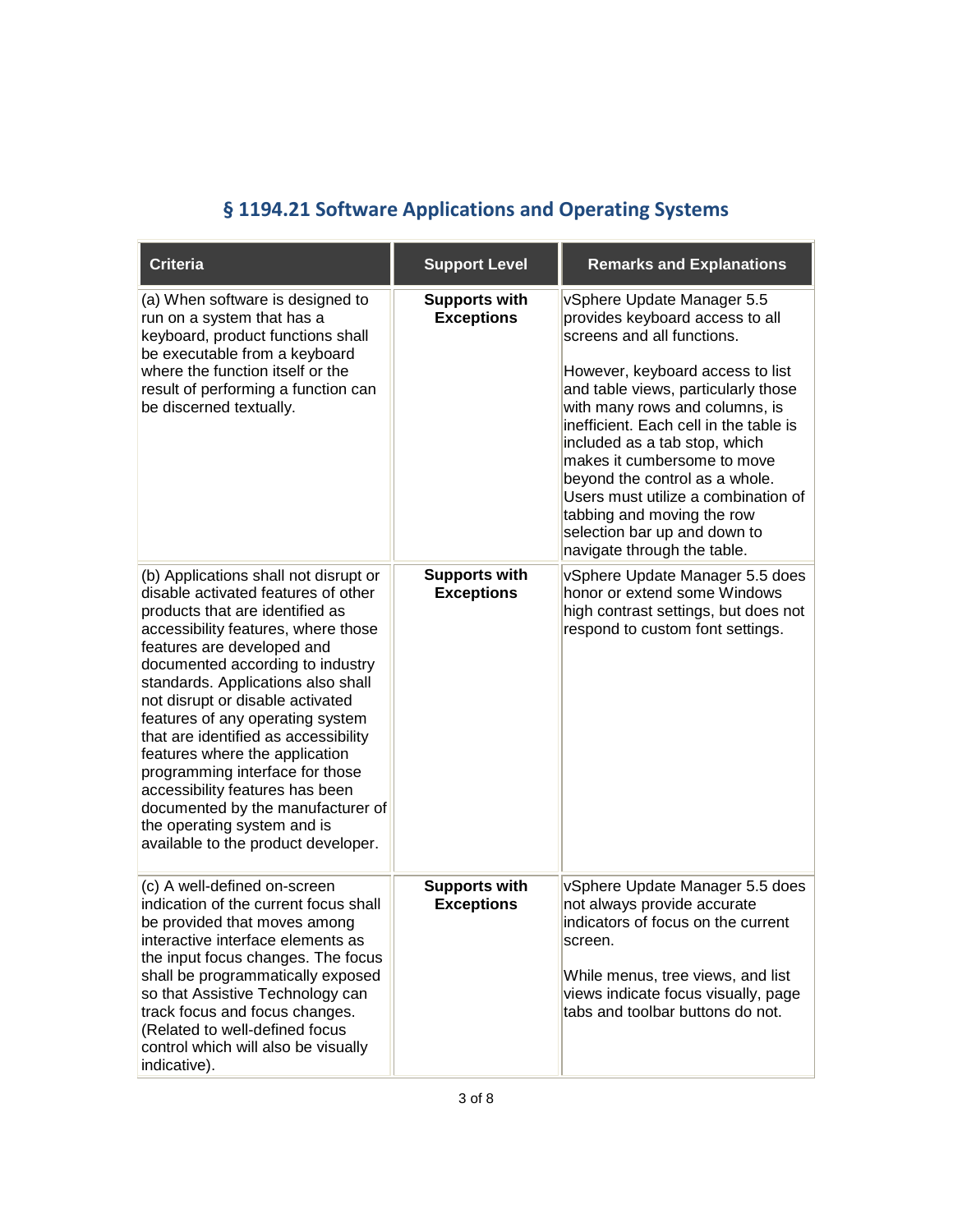| <b>Criteria</b>                                                                                                                                                                                                                                                                                            | <b>Support Level</b>                      | <b>Remarks and Explanations</b>                                                                                                                                                                                                                                                                                             |
|------------------------------------------------------------------------------------------------------------------------------------------------------------------------------------------------------------------------------------------------------------------------------------------------------------|-------------------------------------------|-----------------------------------------------------------------------------------------------------------------------------------------------------------------------------------------------------------------------------------------------------------------------------------------------------------------------------|
| (d) Sufficient information about a<br>user interface element including the<br>identity, operation and state of the<br>element shall be available to<br>Assistive Technology. When an<br>image represents a program<br>element, the information conveyed<br>by the image must also be<br>available in text. | <b>Supports with</b><br><b>Exceptions</b> | Most controls provide full state and<br>role information to Assistive<br>Technologies. However, some<br>controls, such as the checkboxes<br>and tree views contained within<br>table or list views, are not<br>supported by assistive<br>technologies, and some state and<br>role information is not announced<br>to users. |
| (e) When bitmap images are used<br>to identify controls, status<br>indicators, or other programmatic<br>elements, the meaning assigned to<br>those images shall be consistent<br>throughout an application's<br>performance.                                                                               | <b>Supports</b>                           | Bitmap images are used in a<br>consistent manner.                                                                                                                                                                                                                                                                           |
| (f) Textual information shall be<br>provided through operating system<br>functions for displaying text. The<br>minimum information that shall be<br>made available is text content, text<br>input caret location, and text<br>attributes.                                                                  | <b>Supports</b>                           | Textual information is provided<br>through operating system functions.                                                                                                                                                                                                                                                      |
| (g) Applications shall not override<br>user selected contrast and color<br>selections and other individual<br>display attributes.                                                                                                                                                                          | <b>Supports with</b><br><b>Exceptions</b> | vSphere Update Manager 5.5<br>honors some Windows high<br>contrast settings.                                                                                                                                                                                                                                                |
| (h) When animation is displayed,<br>the information shall be displayable<br>in at least one non-animated<br>presentation mode at the option of<br>the user.                                                                                                                                                | <b>Not Applicable</b>                     | There is no animation in the<br>application.                                                                                                                                                                                                                                                                                |
| (i) Color coding shall not be used<br>as the only means of conveying<br>information, indicating an action,<br>prompting a response, or<br>distinguishing a visual element.                                                                                                                                 | <b>Supports</b>                           | This application does not use color<br>coding as the only means to<br>convey information, indicating an<br>action, prompting responses, or<br>distinguishing visual elements.                                                                                                                                               |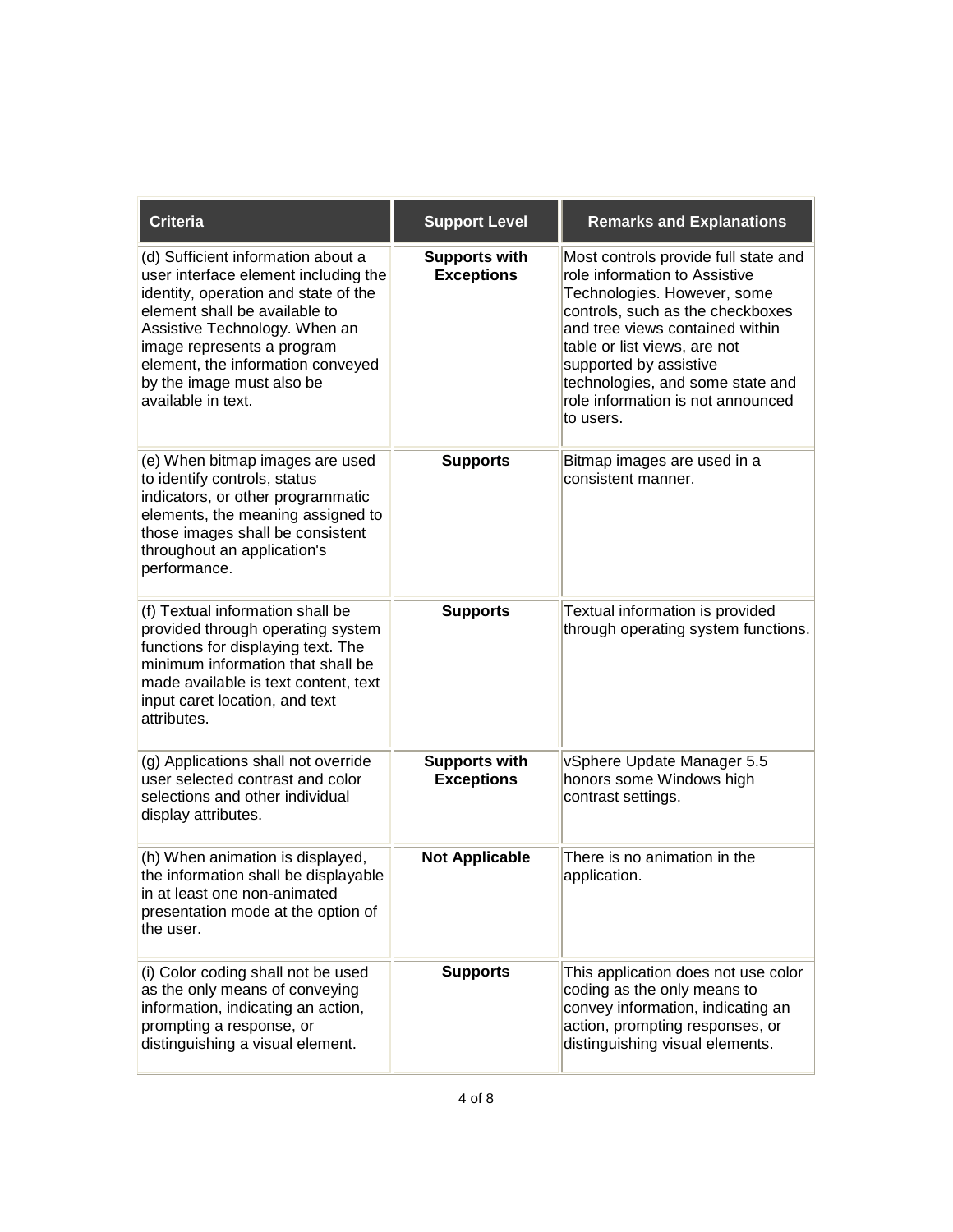| <b>Criteria</b>                                                                                                                                                                                                                                                  | <b>Support Level</b>  | <b>Remarks and Explanations</b>                                                                                                                 |
|------------------------------------------------------------------------------------------------------------------------------------------------------------------------------------------------------------------------------------------------------------------|-----------------------|-------------------------------------------------------------------------------------------------------------------------------------------------|
| (i) When a product permits a user<br>to adjust color and contrast<br>settings, a variety of color<br>selections capable of producing a<br>range of contrast levels shall be<br>provided.                                                                         | <b>Not Applicable</b> | The VMware vSphere Update<br>Manager 5.5 does not permit users<br>to adjust color or contrast<br>selections through the application<br>litself. |
| (k) Software shall not use flashing<br>or blinking text, objects, or other<br>elements having a flash or blink<br>frequency greater than 2 Hz and<br>lower than 55 Hz.                                                                                           | <b>Supports</b>       | No flashing or blinking text is used<br>in this application.                                                                                    |
| (I) When electronic forms are used,<br>the form shall allow people using<br>Assistive Technology to access the<br>information, field elements, and<br>functionality required for completion<br>and submission of the form,<br>including all directions and cues. | <b>Supports</b>       | Forms are accessible to assistive<br>technologies.                                                                                              |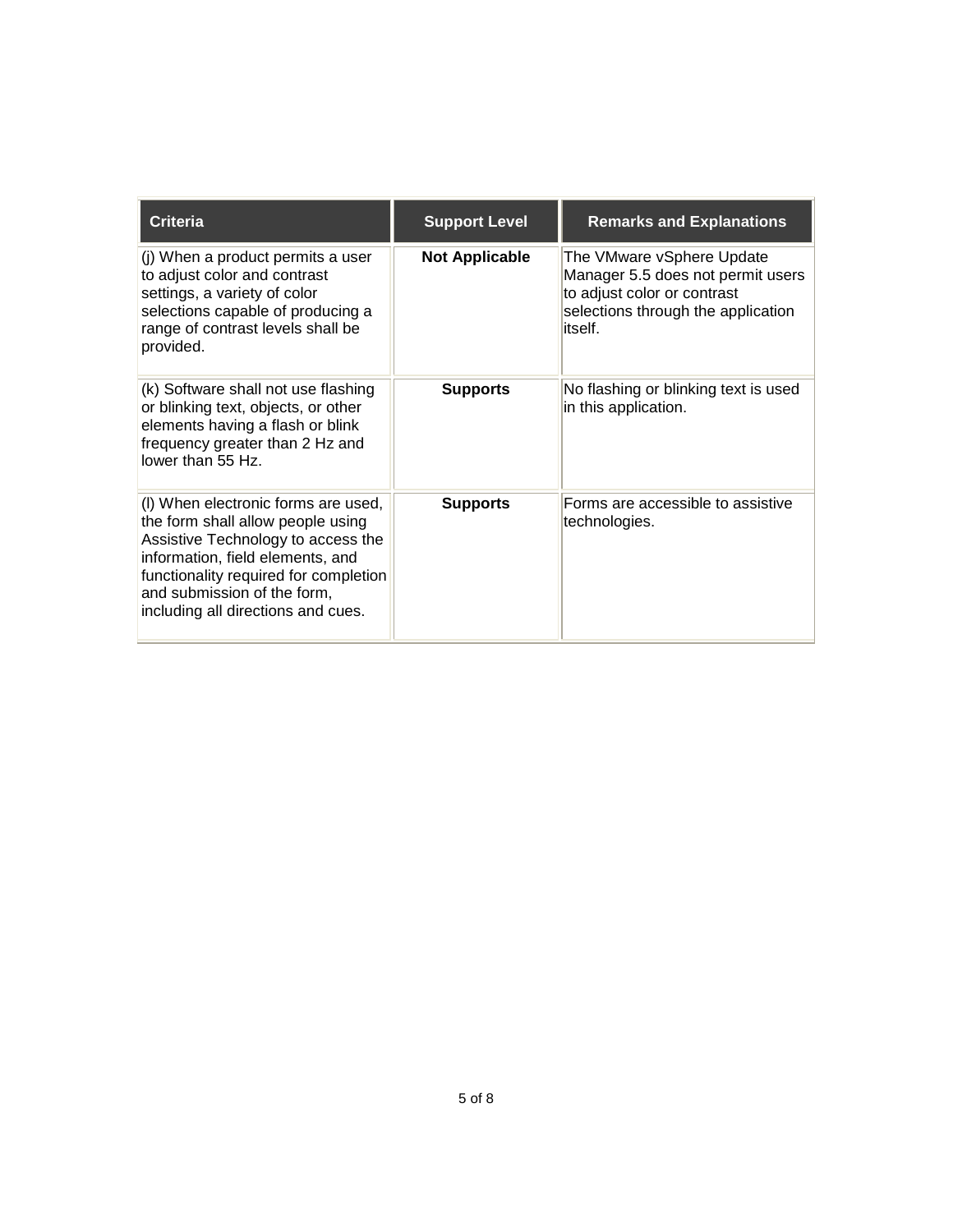#### **§1194.31 Functional Performance Criteria**

<span id="page-5-0"></span>

| <b>Criteria</b>                                                                                                                                                                                                                                                                                                                     | <b>Support Level</b>                      | <b>Remarks and Explanations</b>                                                                                                                                                                                                                                                                                                                                                  |
|-------------------------------------------------------------------------------------------------------------------------------------------------------------------------------------------------------------------------------------------------------------------------------------------------------------------------------------|-------------------------------------------|----------------------------------------------------------------------------------------------------------------------------------------------------------------------------------------------------------------------------------------------------------------------------------------------------------------------------------------------------------------------------------|
| (a) At least one mode of operation<br>and information retrieval that does<br>not require user vision shall be<br>provided, or support for Assistive<br>Technology used by people who<br>are blind or visually impaired shall<br>be provided.                                                                                        | <b>Supports with</b><br><b>Exceptions</b> | vSphere Update Manager 5.5<br>provides support for assistive<br>technologies used by persons who<br>are blind. However, some user<br>interface elements, such as the tree<br>controls and checkboxes inside table<br>views, are not supported by assistive<br>technologies. The result is that some<br>state and role information is not<br>available to assistive technologies. |
| (b) At least one mode of operation<br>and information retrieval that does<br>not require visual acuity greater<br>than 20/70 shall be provided in<br>audio and enlarged print output<br>working together or independently,<br>or support for Assistive Technology<br>used by people who are visually<br>impaired shall be provided. | <b>Supports with</b><br><b>Exceptions</b> | vSphere Update Manager 5.5 is<br>compatible with assistive technologies<br>that provide magnification. However,<br>it does not respond to user<br>adjustments to system font size.                                                                                                                                                                                               |
| (c) At least one mode of operation<br>and information retrieval that does<br>not require user hearing shall be<br>provided, or support for Assistive<br>Technology used by people who<br>are deaf or hard of hearing shall be<br>provided                                                                                           | <b>Supports</b>                           | vSphere Update Manager 5.5 does<br>not produce audio.                                                                                                                                                                                                                                                                                                                            |
| (d) Where audio information is<br>important for the use of a product,<br>at least one mode of operation and<br>information retrieval shall be<br>provided in an enhanced auditory<br>fashion, or support for assistive<br>hearing devices shall be provided.                                                                        | <b>Supports</b>                           | vSphere Update Manager 5.5 does<br>not produce audio.                                                                                                                                                                                                                                                                                                                            |
| (e) At least one mode of operation<br>and information retrieval that does<br>not require user speech shall be<br>provided, or support for Assistive<br>Technology used by people with<br>disabilities shall be provided.                                                                                                            | <b>Supports</b>                           | vSphere Update Manager 5.5 does<br>not require user speech.                                                                                                                                                                                                                                                                                                                      |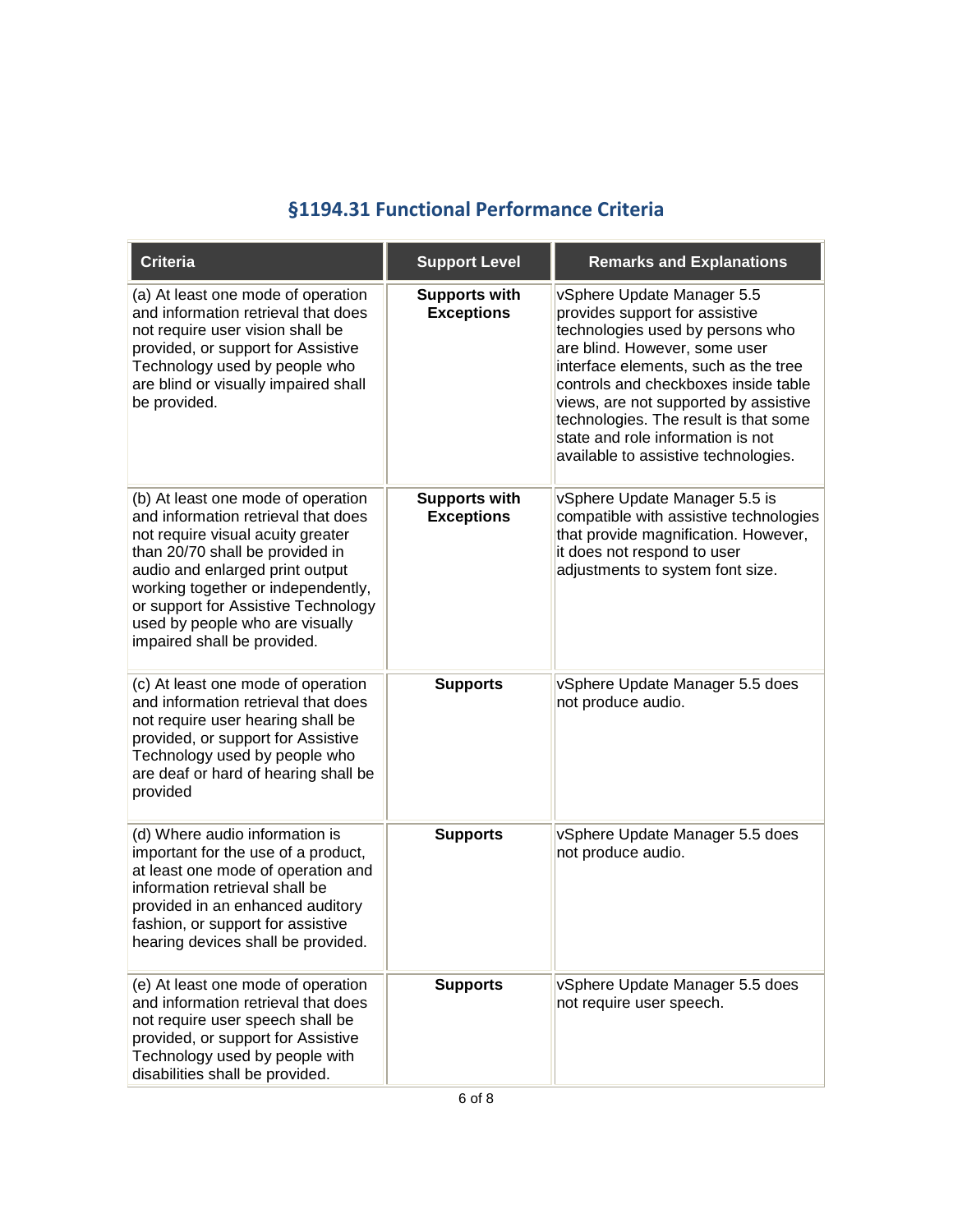| <b>Criteria</b>                                                                                                                                                                                                      | <b>Support Level</b>                      | <b>Remarks and Explanations</b>                                                                                                                                                                                                                                                 |
|----------------------------------------------------------------------------------------------------------------------------------------------------------------------------------------------------------------------|-------------------------------------------|---------------------------------------------------------------------------------------------------------------------------------------------------------------------------------------------------------------------------------------------------------------------------------|
| (f) At least one mode of operation<br>and information retrieval that does<br>not require fine motor control or<br>simultaneous actions and that is<br>operable with limited reach and<br>strength shall be provided. | <b>Supports with</b><br><b>Exceptions</b> | VSphere Update Manager 5.5 does<br>not require fine motor control.<br>However, keyboard-only users<br>experience two issues. Page tabs and<br>toolbar buttons do not expose visual<br>keyboard focus, and navigation within<br>and past list or table views is<br>linefficient. |